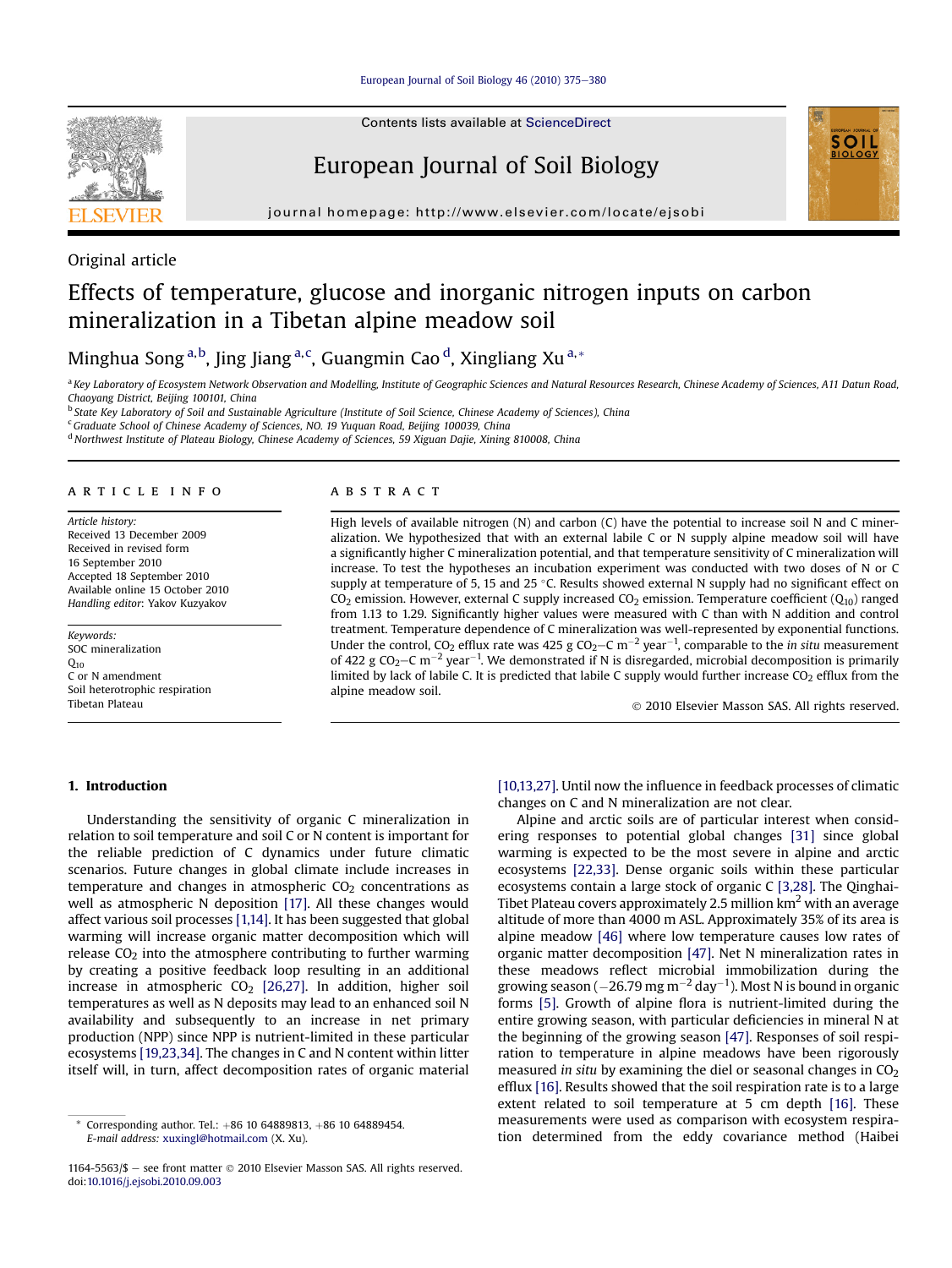Research Station is one of the locations of China Flux) [\[16\].](#page-5-0) Although field measurements have clear advantages when examining relationships under natural conditions, effects of soil temperature and the limitation of soil C or N content to soil microbial activity are difficult to verify since these variables co-vary in the field. Moreover, field measurements of soil organic matter decomposition are difficult to work with as they need to separate the root respiration from total soil respiration. Further move, questions such as, how soil respiration responds to elevated temperature and to changes in soil available C or N content, and to what extent of temperature sensitivity of soil organic decomposition is influenced by external C or N supply, are unclear. Answers to these questions are essential when attempting to predict  $CO<sub>2</sub>$  flux patterns, to improve our understanding of  $CO<sub>2</sub>$  efflux dynamics in natural ecosystems. Accordingly, an incubation experiment under controlled conditions was conducted under three  $(5, 15 \text{ and } 25 \degree \text{C})$ soil temperatures and external labile C or N input. Soil respiration in this experiment was compared with the field measurements. The effect of external C or N supply and elevated temperatures on mineralization dynamics were examined along with total  $CO<sub>2</sub>$ release.

The specific aims of this study were: i) to test the effects of soil temperature and external C or N supply on C mineralization rates and to try to discern the limiting factors of C mineralization for alpine meadow soil; ii) to investigate the temperature sensitivity of C mineralization to external C or N supply; iii) to compare estimates of  $CO<sub>2</sub>$  emissions from the laboratory with in situ field measurements; and iv) to predict the potential  $CO<sub>2</sub>$  efflux caused by soil heterotrophic respiration under external C or N inputs. An attempt was made to test the following hypotheses by integrating the results of the aforementioned experiments: (1) High labile C or N levels in soil result in high heterotrophic respiration, and (2) high labile C or N levels results in high temperature sensitivity of C mineralization.

## 2. Materials and methods

Table 1

#### 2.1. Study sites and description

Soil samples were collected from an experimental site at the Haibei Alpine Meadow Ecosystem Experimental Station (CERN, [www.china](http://www.chinaflux.org)flux.org), Chinese Academy of Sciences, located in the northeastern region of the Qinghai-Tibet Plateau (37°32′N,  $101^{\circ}$ 15'E), China. The average altitude of this area is 3240 m ASL. Annual precipitation is 618 mm of which 85% is concentrated in the growing season (from May to September). Mean annual temperature is  $-1.7$  °C. Soil type is classified as Mat Cry-gelic Cambisols [\[7\]](#page-5-0) corresponding to Gelic Cambisol [\[43\].](#page-5-0) Permafrost keeps the soil cold [\[44\]](#page-5-0). A detailed description of soils is provided in Table 1 [\[53\].](#page-5-0) The study area is dominated by perennial grass Kobresia humilis Serg (Cyperaeae). Common species include grasses as Stipa aliena,

Characteristics of the upper 10 cm of soil at the study site in Haibei, Qinghai-Tibet Plateau. Data (means  $\pm$  SE) are shown (n = 6–8). SOC denoted soil organic carbon; DON denoted Dissolved organic nitrogen.

| Soil characteristics                     | Values        |
|------------------------------------------|---------------|
| pH (KCI)                                 | $8.0 + 0.1$   |
| Bulk density (g $cm^{-3}$ )              | $0.70 + 0.05$ |
| Soil moisture (%)                        | 24.0          |
| $C:$ N ratio                             | $11.4 + 0.3$  |
| SOC ( $\text{kg m}^{-2}$ )               | $6.8 + 0.3$   |
| Total soil N ( $\text{kg m}^{-2}$ )      | $0.60 + 0.04$ |
| Microbial biomass N (g m <sup>-2</sup> ) | $6.5 + 0.3$   |
| DON (g m <sup>-2</sup> )                 | $1.8 + 0.1$   |
| Extractable inorganic N (g $m^{-2}$ )    | $1.4 + 0.4$   |

Elymus nutans Griseb, Festuca ovina Linn., herbs as Saussurea superba Anth., Gentiana lawrencei Burk.var farreri T.N.Ho, Gentiana straminea Maxim., Potentilla nivea Linn., Potentilla saundersiana Royle, Scirpus distigmaticus Tang et Wang, Cyperaeae grasses as Kobresia pygmaea C.B. Clarke in Hook, and Carex sp [\[47\]](#page-5-0). Total surface vegetative cover is more than 95%. Rooting depth is shallow where more than 90% of root mass is concentrated within the upper 15 cm soil layer [\[47\]](#page-5-0). Plant growth is N limited with marked growth responses occurring in the month of August [\[47\]](#page-5-0).

#### 2.2. Soil sampling and preparation

Intact soil samples, of an approximate dimension of 7.5 cm diameter and 10 cm depth were obtained from five random points along arbitrarily laid transects. Five field replicates of each of these soils were collected for all soils on July 10, 2007. Samples were transported in cooled containers  $(4\degree C)$  to Beijing. The five soil cores in each transect were mixed together in the laboratory where roots and stones were removed. The soil samples were then sieved first through a 2 mm sieve to homogenize samples. The sieved soil was kept at a temperature of  $4 \degree C$  until incubation started shortly thereafter.

Soil moisture was measured using the gravimetric method (105 $\degree$ C, 24 h). Soil pH values were measured using a glass electrode with a 1:2 soil-to-water ratio. Total N was measured by way of Kjeldahl digestion with a salicylic acid modification [\[29\].](#page-5-0) Total N in 0.5 M  $K<sub>2</sub>SO<sub>4</sub>$  extracts (1:4 soil extractant) was also determined by way of Kjeldahl digestion of a salicylic acid modification [\[29\]](#page-5-0) whereas NH $_4^+$ –N and NO<sub>3</sub>–N were measured by way of steam distillation using MgO, and applying Devarda's alloy to reduce  $NO_{3}^{-}$ to NH4 þ [\[4\]](#page-5-0). Dissolved organic nitrogen (DON) was calculated as the difference between total N and exchangeable inorganic N within the extracts. Microbial biomass N was estimated by a chloroform fumigation-direct extraction technique [\[8\].](#page-5-0) SOC was measured following the method described by Kalembasa and Jenkinson [\[20\].](#page-5-0) Results of the primary soil characteristics are presented in Table 1.

#### 2.2.1. Sample incubation

Incubation was carried out in the laboratory for 28 days. Two 2-way designs were performed (temperature  $\times$  N and temperature  $\times$  C). External N or C inputs were sub-factor incubated at the temperature treatments, respectively. The equivalent of 30 g of the sieved soil samples were weighed into 250 ml Schott jars. Additive N doses were 0.024 and 0.118 mg (NH<sub>4</sub>)<sub>2</sub>SO<sub>4</sub> g<sup>-1</sup> dry soil for each subsample, equivalent to 0.005 and 0.025 mg N  $g^{-1}$  dry soil. Additive C doses were 5 and 25 mg glucose ( $C_6H_{12}O_6$ )  $g^{-1}$  dry soil for each subsample, equivalent to 2 and 10 mg C  $g^{-1}$  dry soil. Each subsample received 5 ml of deionized water in total without further additions (the control treatment indicated by  $C_r$ ) or with a single added substance  $(N_1, N_2 \text{ or } C_1, C_2)$ . The liquid was carefully mixed into the soil before samples were placed in Schott jars. Small caps filled with 15 ml of 1 N NaOH were placed into the jars to trap the evolved  $CO<sub>2</sub>$ . The jars were fastened airtight and incubated for 28 days at 5, 15 and 25  $\degree$ C. The selection of soil temperatures were based on the range of temperatures experienced at the site. For each temperature a series of blanks was included. Moisture content of the samples was periodically adjusted to a value of 30% of the soil water content (SWC) since this is generally considered to mimic the moisture content of the field conditions. Constant soil moisture was maintained by weighing each sample once a week and adjusting the water content to the target mass. Four replicates were setup for each temperature treatment as well as each N or C additive treatment. The  $CO<sub>2</sub>$  that evolved from the soil was measured at 1, 4, 7, 14, 21, and 28 day after incubation by way of titrating the NaOH solution against 0.1 N HCl after the addition of BaC1 $_2$ . A NaOH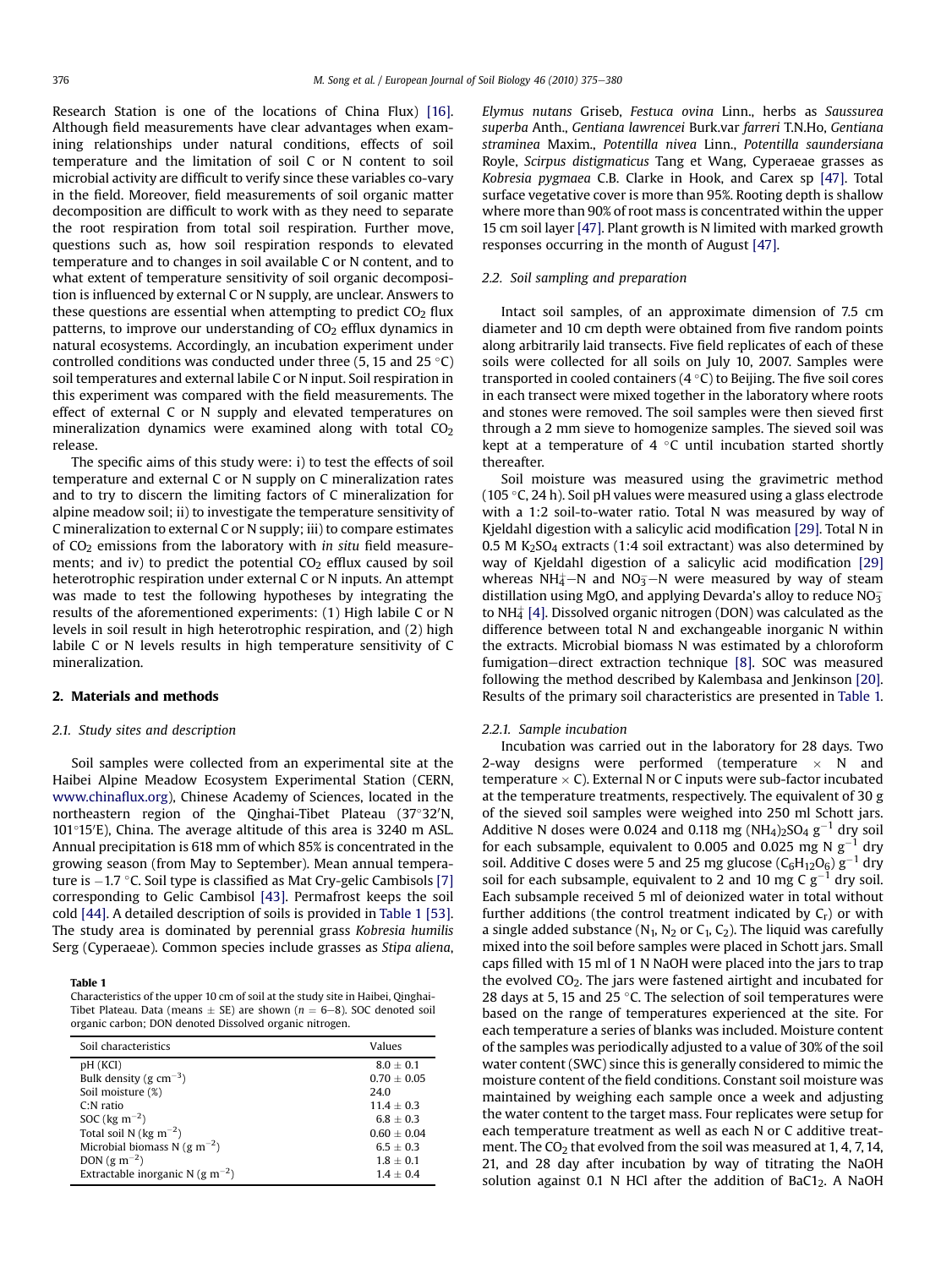solution, incubated as described above, was also titrated but without incorporating any soil (blank).

#### 2.3. Temperature functions

The following exponential function was used to describe the temperature dependence of C mineralization:

$$
C_{\min} = C_0 e^{bt} \tag{1}
$$

where C<sub>min</sub> is the measured C mineralization rate (mg C  $g^{-1}$ soil day $^{-1}$ ); C<sub>0</sub> is the basal C mineralization rate at 0 °C; T is the incubation temperature ( $\degree$ C) and b is related to the Q<sub>10</sub> (increase in  $CO<sub>2</sub>$  efflux or C mineralization with a 10 °C increase in temperature) as follows:

$$
\mathbf{Q}_{10} = \mathbf{e}^{10b} \tag{2}
$$

## 2.4. Soil heterotrophic respiration in the field

Soil heterotrophic respiration (measured in plots where plants and roots were removed and litter and roots were excluded) was measured using static chamber gas chromatograph (GC) techniques [\[49\]](#page-5-0) throughout three years from June, 2003 to July, 2006. The chamber, which had an inner diameter of 50 cm and an inner height of 50 cm, was made of opaque fiberglass. Two small fans were mounted on the chamber ceiling to circulate the air within the chamber. To reduce the disturbance caused by installation of the chamber, the chamber was inserted into the soil (to a depth of 5 cm) 24 h before the experiment began. Soil  $CO<sub>2</sub>$  fluxes were sampled using a 100 ml syringe at intervals of 0 min, 10 min, 20 min and 30 min. Samples were taken between 9:00 am and 11:00 am once or twice a week. Soil temperatures (at 0, 5, and 10 cm depth) were measured daily [\[15\].](#page-5-0)

There is evidence that flux data measurements taken at a specific time of day can approximately represent daily means [\[6,11\]](#page-5-0). To test how flux values derived from this sampling method were in agreement with daily means, means from 9:00 am to 11:00 am were compared with whole day means based on seven diurnal flux measurements. The comparison showed that soil  $CO<sub>2</sub>$  fluxes derived from these two sampling procedures did not differ significantly ( $t = 0.01$ ,  $p > 0.05$ ,  $n = 7$ ). Consequently, monthly and annual soil  $CO<sub>2</sub>$  fluxes were calculated using the flux data from 9:00 am to 11:00 am [\[15\]](#page-5-0) in this study. Measured data from June, 2003 to July, 2006 were used to verify the simulated results.

#### 2.5. Calculations and statistical analyses

The General Linear Model (GLM) was used to examine the effects of temperature and the external additive C or N on C mineralization rates. Additionally, Tukey's post hoc test (with a confidence limit of 95%) was applied to determine differences in mineralized  $CO<sub>2</sub>-C$  under C or N dose treatments. Regress analysis was used to analyze the relationship between cumulative  $CO<sub>2</sub>-C$ emission and external addition C doses.  $CO<sub>2</sub>-C$  emission rate at the end of incubation (28th day) was used to test the dependence of the carbon mineralization rate to soil temperature for both the control and external C or N supply treatments respectively. One-way ANOVA was used to test the effects of external C or N addition on temperature sensitivity of carbon mineralization  $(Q_{10})$ .

The exponential equation obtained from the laboratory incubation was used to estimate C mineralization rates in the field. Soil mean temperatures (at 0, 5 and 10 cm depth) were applied as input data. Outputs were verified by the  $CO<sub>2</sub>-C$  measured in situ. Soil heterotrophic respiration under the external N or C supply was derived in the same manner. Values of mean monthly  $CO<sub>2</sub>-C$ evolution were summed to provide annual values. All statistical analyses were carried out using SPSS13.0.

## 3. Results

#### 3.1. Effect of C or N addition on C mineralization rates

The C mineralization rate decreased over time. The  $CO<sub>2</sub>$  amount released within the first four days represented more than 50% of the total C mineralized during 28 days (Fig. 1). A rapid decrease was detected within a first 10 day incubation period for all treatments. All the curves level off after 10 days (Fig. 1). C mineralization rates were affected by glucose addition with rates significantly higher at high glucose levels.

The effects of inorganic N additions on C mineralization were not significant [\(Table 2\)](#page-3-0). C mineralization rates were statistically insignificant between the N addition  $(N_1$  and  $N_2)$  and control treatments over time for the incubation duration (Fig. 1).



**Fig. 1.** Carbon mineralization rates under external glucose ( $C_1 = 2$  mg C  $g^{-1}$ dry soil,  $C_2 = 10$  mg C  $g^{-1}$ dry soil) and  $(NH_4)_2$ SO<sub>4</sub>  $(N_1 = 0.005$  mg N  $g^{-1}$ dry soil  $N_2 = 0.025$  mg N g<sup>-1</sup>dry soil) inputs and control (C<sub>r</sub>) treatments incubated at three different temperatures (5 °C, 15 °C, and 25 °C). Symbols represent the mean measured values  $\pm$  SE ( $n = 4$ ).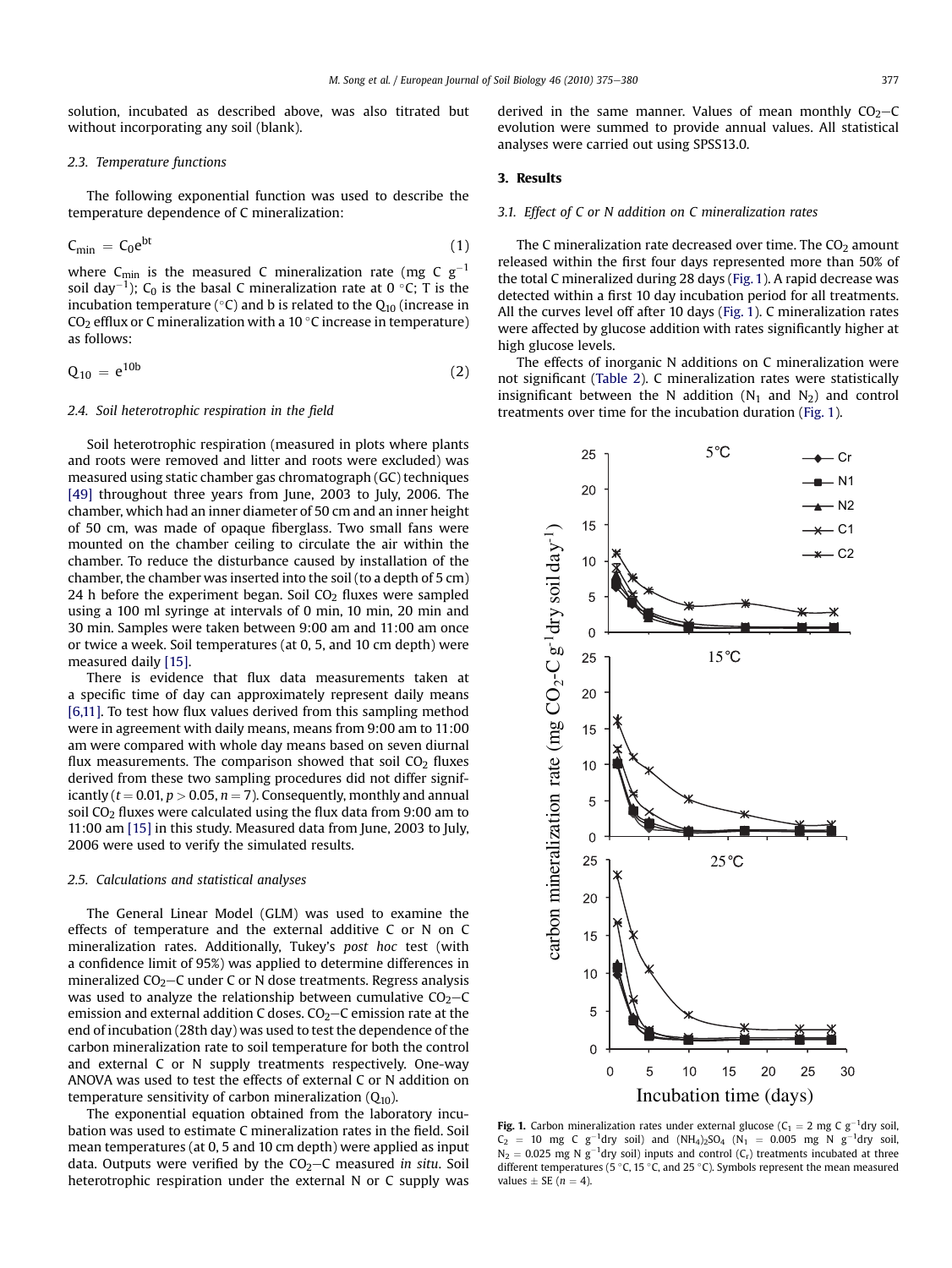#### <span id="page-3-0"></span>Table 2

General Linear Model (GLM) tests on effects of external  $N-(NH_4)_2SO_4$  inputs and temperature treatments on cumulative  $CO<sub>2</sub>-C$  emissions after a 28 day incubation period. Temperature and inorganic N doses served as two fixed effects, respectively.  $N = 4$  for each treatment.

| Source                      | DF | Type III SS |       |         |
|-----------------------------|----|-------------|-------|---------|
| Temperature                 |    | 1891.56     | 81.03 | < 0.001 |
| N dose                      |    | 63.94       | 2.74  | 0.083   |
| Temperature $\times$ N dose | 4  | 63.63       | 1.36  | 0.273   |

#### 3.2. Sensitivity of C mineralization to soil temperature and external C or N supply

The total  $CO<sub>2</sub>-C$  that evolved during incubation was affected to a great extent by temperature treatments as well as by the interaction between additive C and temperature (Table 3). The C mineralization rates responded to temperature following a firstorder kinetics. The calculated C mineralization  $Q_{10}$  values were significantly higher under the C additive treatments than the control and N additive treatments ( $F = 31.01$ ,  $P < 0.001$ ), indicating the labile external C supply increased the sensitivity of soil organic matter decomposition to temperature (Table 4).

### 3.3. Prediction of C mineralization rates in the field

Mineralization rates were first estimated by applying the exponential model under the control treatment (Table 4) and thereafter verified by the in situ measured data. The model predicted the C mineralization rates reasonably well at most of the time from June, 2003 to July, 2006 ([Fig. 2\)](#page-4-0), but less well during the spring time (from March to June, 2004, 2005 and 2006) and late summer (August, 2003, 2004 and 2005) ([Figs. 2 and 3\)](#page-4-0). There is a hysteresis of heterotrophic respiration responding to soil surface temperature. The  $CO<sub>2</sub>$  evolution lags behind variation in soil surface temperature [\(Fig. 2](#page-4-0)). Although there is a shift in patterns of soil respiration between field measurements and modeled data, the overall estimated heterotrophic respiration was 425 g CO<sub>2</sub>-C m<sup>-2</sup> year<sup>-1</sup> in the *K*. humilis alpine meadow ecosystem, which is comparable to the 422 g  $CO<sub>2</sub>-C$  m<sup>-2</sup> year<sup>-1</sup> summed from the in situ measurements.

C mineralization rates were estimated using the exponential model under the external N or C inputs (Table 4). The calculated heterotrophic respiration was 428 g  $CO<sub>2</sub>-C$  m<sup>-2</sup> year<sup>-1</sup> and 433 kg  $CO<sub>2</sub>$  m<sup>-2</sup> year<sup>-1</sup> under the N<sub>1</sub> or N<sub>2</sub> additive treatments respectively, and 586 g  $CO_2$  m<sup>-2</sup> year<sup>-1</sup> and 2670 g  $CO_2$  m<sup>-2</sup> year<sup>-1</sup> under the  $C_1$  or  $C_2$  additive treatments, respectively.

#### 4. Discussion

#### 4.1. Effect of external C or N addition on C mineralization

Results from the incubation experiment did not support our hypotheses to N effect. The increased  $CO<sub>2</sub>$  emission was due to the external labile C input, especially for high available C level, but not

#### Table 3

General Linear Model (GLM) tests on effects of external glucose (C) inputs and temperature treatments on cumulative  $CO<sub>2</sub>-C$  emissions after a 28 day incubation period. Temperature and C doses served as two fixed effects, respectively.  $N = 4$  for each treatment.

| Source                      | DF | Type III SS |         |         |
|-----------------------------|----|-------------|---------|---------|
| Temperature                 |    | 5123.81     | 266.03  | < 0.001 |
| C dose                      |    | 57739.82    | 2997.85 | <0.001  |
| Temperature $\times$ C dose |    | 739.15      | 1919    | <0.001  |

#### Table 4

Parameters obtained from fitting temperature dependant functions to carbon mineralization rates and  $Q_{10}$  values under additive N ((NH<sub>4</sub>)<sub>2</sub>SO<sub>4</sub>) and additive C (glucose) treatments. Data with different letters indicate differences among treatments (significant level is 0.05 of probability).

| External $N$ or $C$ |       | Exponential ( $C_{\text{min}} = C_0 e^{bT}$ ) | $Q_{10}$ values $Q_{10} = e^{10b}$ |                    |
|---------------------|-------|-----------------------------------------------|------------------------------------|--------------------|
| dose treatments     | C٥    | b                                             | $R^2$                              |                    |
| Control             | 2.213 | 0.0163                                        | 0.999                              | $1.177^A$          |
| $N_1$               | 2.425 | 0.0121                                        |                                    | $1.128^{A}$        |
| N <sub>2</sub>      | 2.536 | 0.0128                                        | 0.952                              | 1.136 <sup>A</sup> |
| C <sub>1</sub>      | 3.004 | 0.0203                                        |                                    | $1.225^{\rm B}$    |
| C,                  | 5.188 | 0.0256                                        | 0.994                              | $1292^B$           |

to the N input. External labile C increased  $Q_{10}$  values, but external inorganic N did not affect  $Q_{10}$ . These results suggest that microbial respiration is limited by availability of soil C. Other studies showed similar results where C mineralization was not affected by N inputs [\[41\].](#page-5-0) An explanation for the phenomena has focus on the mechanisms of soil organic matter (SOM) decomposition. Since higher N availability neither reduces the C cost of exoenzyme production nor increases the C return from SOM [\[32\],](#page-5-0) N may not limit decomposition kinetics even though it is a limiting nutrient for microbial growth in intertussock and wet meadow soils [\[42\].](#page-5-0) Recent research on enzyme activity in Antarctic dry valley soils supported that activities for all enzymes except dehydrogenase were either unchanged or diminished by the addition of either N only or N (up to 10 mg N  $g^{-1}$  soil) with only a small amount of C (1 mg C  $g^{-1}$  soil) [\[15\].](#page-5-0) This indicates that the C supply for enzyme biosynthesis is limited in the presence of a large amount of N [\[15\].](#page-5-0) Results from researches of Menyailo et al. [\[48\]](#page-5-0) and Vance and Chapin [\[51\]](#page-5-0) agree with our research, which discovered the control of respiration by easily available C and increased respiration after addition of low molecular weight organic carbon, respectively. Higher respiration might be due to the lower substrate quality (higher C:N ratio), resulting in a lower C use efficiency (higher  $qCO<sub>2</sub>$ ) [\[52\],](#page-5-0) combined with a higher organic matter content. The biochemical processes involved in C and N mineralization require a better understanding, which make us know how the interactions between C and N regulate soil respiration.

## 4.2. Influence of external C or N addition on temperature sensitivity of SOM decomposition

Temperature is one of the factors that affect soil C mineralization, but temperature dependence of soil organic matter decomposition is more sensitive to changes in soil C and N content [\[39\]](#page-5-0). It has been found that  $Q_{10}$  varies widely from little more than 1 to as high as 10 or greater depending upon the geographic location and ecosystem type  $[8]$ . Variation in  $Q_{10}$  is related to soil temperature, soil moisture [\[2,36\],](#page-5-0) and the substrate quality [\[10,24,30\]](#page-5-0). According to earlier studies temperature sensitivity of decomposition decreased with increasing temperatures [\[21,38\].](#page-5-0) A recent study [\[39\]](#page-5-0) showed that similar amounts and qualities of microbial available C led to similar temperature dependences of SOM mineralization in the northern and southern areas of the boreal forest zone in Finland. It indicated that  $Q_{10}$  is more sensitive to soil C and N content than to an increase in soil temperature [\[24,30\].](#page-5-0)

C mineralization rates calculated from the exponential model exhibit hysteresis compared to the measurement in situ. It appears that the response of the measured in situ  $C_{\text{min}}$  lags behind increased soil surface temperatures, and the highest respiration occurred 12 days later than the point of the highest temperature [\(Fig. 2](#page-4-0)). The possible reason may be that there existed a seasonal frozen stratum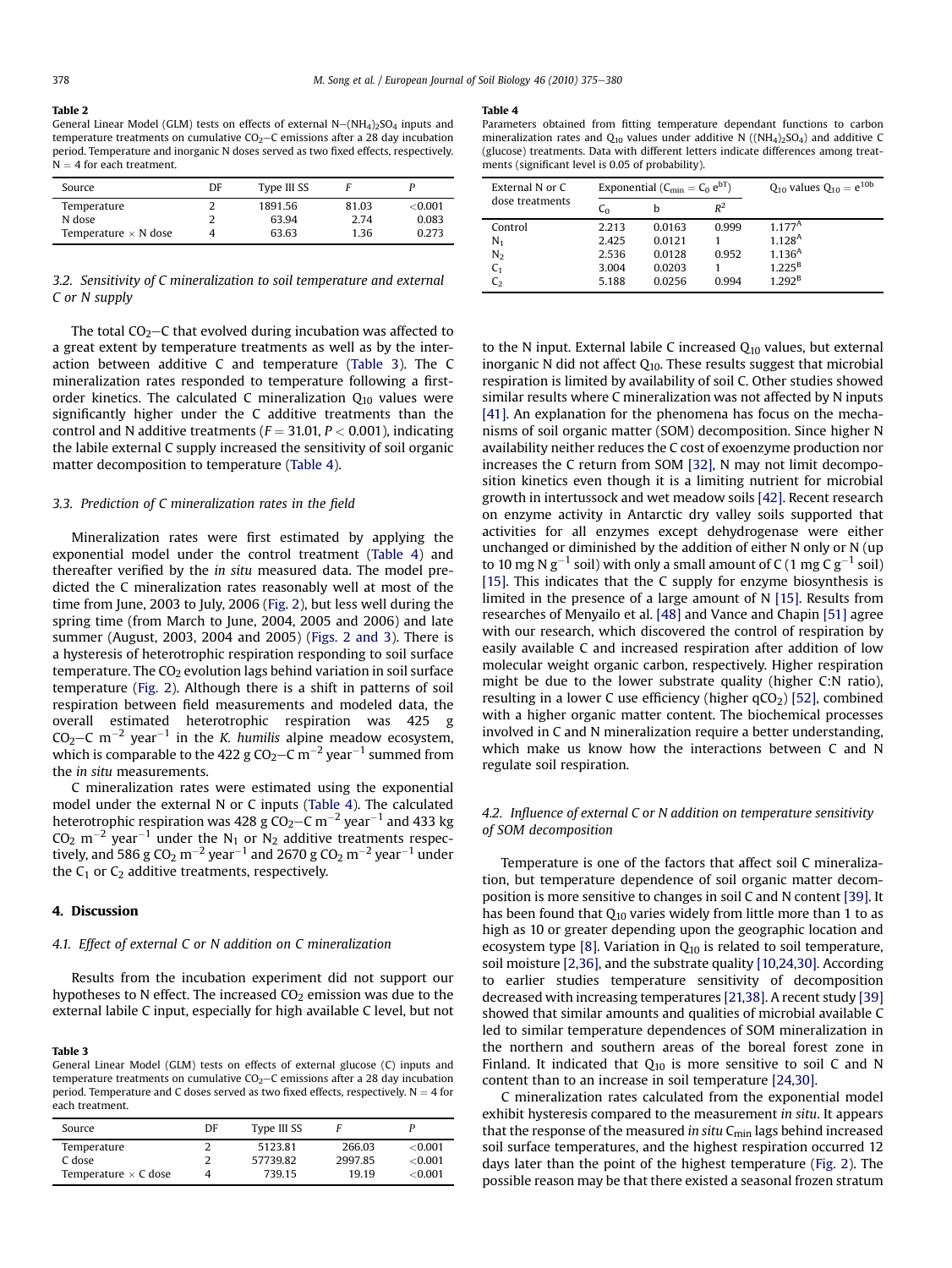<span id="page-4-0"></span>

Fig. 2. Annual course of soil heterotrophic respiration rates measured in the field on the same Kobresia meadows as in this study from June 2003 to July 2006, and modeled rates based on the empirical model obtained from laboratory measurements under the control treatment, and mean soil temperature is average temperatures of 0 cm, 5 cm and 10 cm depth from June, 2003 to July, 2006.

in alpine meadow ecosystems [\[44\]](#page-5-0). Changes of temperature in frozen stratum are slower than changes in soil surface temperature. Therefore, the lag behind thaw in early spring and the lag behind frost in late summer may affect soil microbial activity. It is possible that the responses of microbial activity to the slow soil froze and thaw cycles result in the hysteresis effect of  $CO<sub>2</sub>$  evolution. A similar seasonal hysteresis pattern in soil respiration with respect to soil temperature has been observed in a boreal aspen (Populus tremuloides) stand [\[12\]](#page-5-0), as well as in other temperate forests [\[9,25\],](#page-5-0) which exhibited a lagged increase in soil respiration. The reason was attributed to high soil microbial activity in response to warming of the deeper soil layers during late summer. Recent researches reported a seasonal hysteresis on soil respiration in mixed conifer forest vegetation in California [\[40\]](#page-5-0). Factors influencing soil respiration, such as vegetation type and fine root as well as rhizomorph dynamics in combination with the temperaturedependent component explains the hysteresis effect [\[40\].](#page-5-0) Recently, the time lag between photosynthesis and  $CO<sub>2</sub>$  efflux were reviewed in details by Kuzyakov and Gavrichkova [\[50\].](#page-5-0) This review highlighted that photosynthesis affect  $CO<sub>2</sub>$  efflux from soil especially through growing roots. The time lag for grasses is about  $12.5 \pm 7.5$ 



Fig. 3. Measured and modeled carbon mineralization rates from June, 2003 to July, 2006.

(SD) h [\[50\].](#page-5-0) Because in situ measurements of heterotrophic respiration in our study were conducted under conditions of root removal, the influence from photosynthesis was excluded. What are the main drivers of different  $CO<sub>2</sub>$  sources, which need to be further investigated.

## 4.3. The potential effects of climatic changes on SOM decomposition of alpine meadow soil

Increased external labile C would cause a significant increase in  $CO<sub>2</sub>$  evolution in alpine meadow soils. The external  $C<sub>1</sub>$  and  $C<sub>2</sub>$ treatments resulted in a  $CO<sub>2</sub>-C$  increase of 1.4 and 6.3 times, respectively. The Tibetan Plateau is currently experiencing rapid changes such as warming, increasing  $CO<sub>2</sub>$  concentrations and N deposition [\[18,45\]](#page-5-0). These changes will have a serious impact on biogeochemical cycling, enhanced decomposition, and mineralization of soil nutrients. Fluctuations in temperature have had clear effect on the Tibetan Plateau during the past 40 years. For example, the rate of increase in temperature amounts to 0.16 °C (10 year)<sup>-1</sup>, which is higher than that of other regions in China (the average rate of temperature increase in China as a whole is 0.04  $\mathrm{C}$  (10 year)<sup>-1</sup>) [\[37\].](#page-5-0) It is possible that decomposition of soil organic C in alpine meadow ecosystems will be enhanced under increasing temperatures. Our study indicated that the external labile C input increased the temperature sensitivity of SOM decomposition, and interactions between additive C and temperature would further strengthen effluence of  $CO<sub>2</sub>$  from C pool in the soil. Additive N may not enhance the evolution of  $CO<sub>2</sub>-C$  directly, however, increased N availability would result in a greater C storage capacity for plants overall [\[13,34,35\]](#page-5-0). On the one hand, faster N cycling and higher quality of plant litter may help to promote high rates of SOM decomposition. Conversely, the C storage in plant tissues which are long-lived and slow to decompose, may also promote both plants and soil C storage as well as low rates of SOM decomposition in alpine soils [\[13\].](#page-5-0) Whether a shift toward promoting soil C storage occurs or not may depend upon the balance between plant allocation, decomposition rates, relatively labile plant litter and fine roots, and the recalcitrant nature of plant tissue. Long-term and systematic research is urgently needed to make predictions on alpine meadow soil.